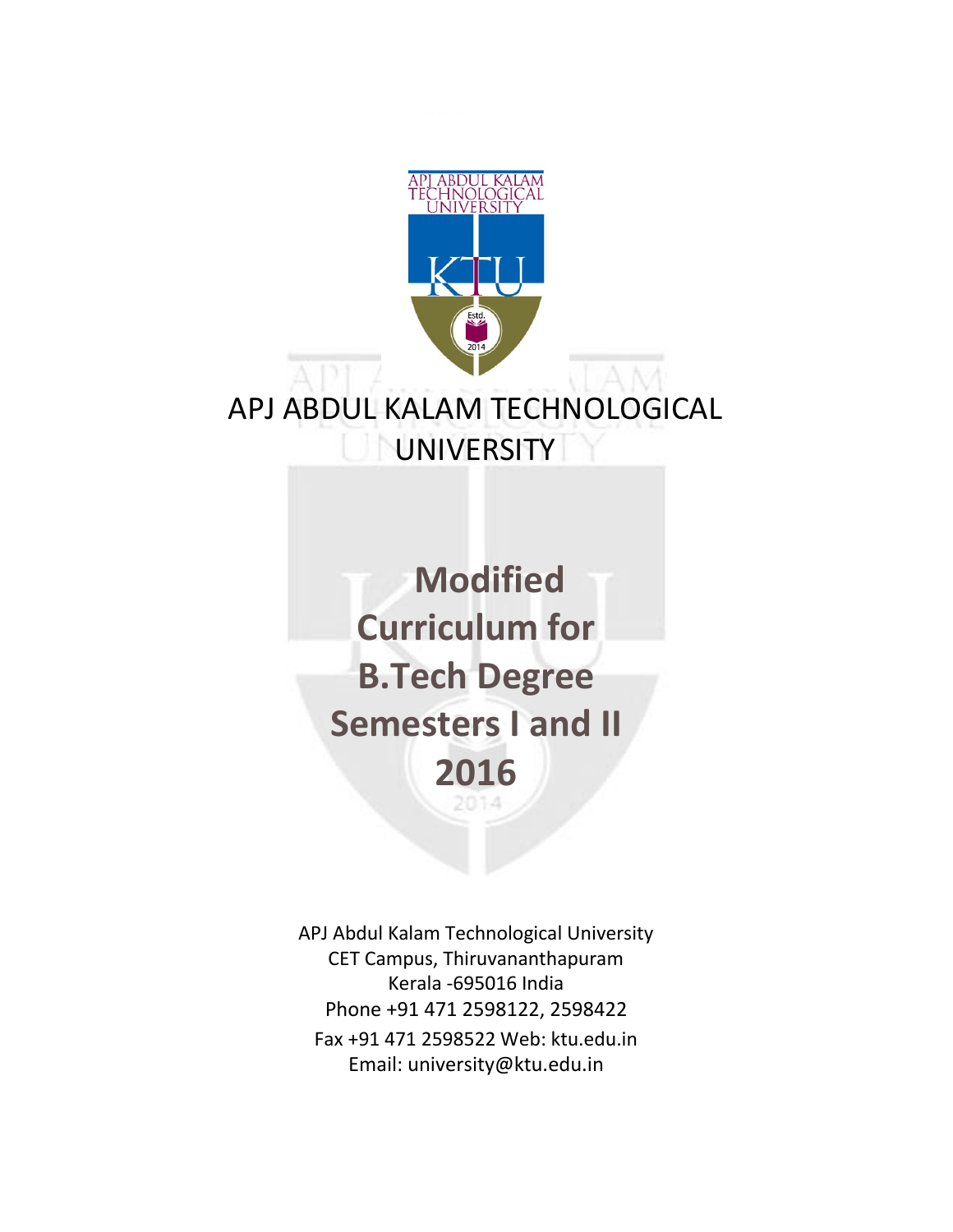# **SEMESTER I**

| <b>Slot</b>           | <b>Course No.</b>  | <b>Subject</b>                                                                    | $L-T-P$         | <b>Hours</b>   | <b>Credits</b>     |
|-----------------------|--------------------|-----------------------------------------------------------------------------------|-----------------|----------------|--------------------|
| Α                     | MA101              | Calculus                                                                          | $3 - 1 - 0$     | 4              | $\overline{4}$     |
| B<br>(1/2)            | PH100              | <b>Engineering Physics</b>                                                        | $3 - 1 - 0$     | 4              | 4                  |
|                       | CY100              | <b>Engineering Chemistry</b>                                                      | $3 - 1 - 0$     | 4              | 4                  |
| $\mathsf{C}$          | <b>BE100</b>       | <b>Engineering Mechanics</b>                                                      | $3 - 1 - 0$     | 4              | 4                  |
| (1/2)                 | <b>BE110</b>       | <b>Engineering Graphics</b>                                                       | $1 - 1 - 3$     | 5              | 3                  |
| D                     | BE101-0X           | Introduction to Engineering                                                       | $2 - 1 - 0$     | 3              | 3                  |
| E                     | BE103              | Introduction to Sustainable Engineering                                           | $2 - 0 - 1$     | 3              | 3                  |
| $\mathsf F$<br>(1/4)  | CE100              | <b>Basics of Civil Engineering</b>                                                | $2 - 1 - 0$     | 3              | 3                  |
|                       | ME100              | <b>Basics of Mechanical Engineering</b>                                           | $2 - 1 - 0$     | 3              | 3                  |
|                       | EE100              | <b>Basics of Electrical Engineering</b>                                           | $2 - 1 - 0$     | 3              | 3                  |
|                       | EC100              | <b>Basics of Electronics Engineering</b>                                          | $2 - 1 - 0$     | 3              | 3                  |
| S<br>(1/2)            | PH110              | <b>Engineering Physics Lab</b>                                                    | $0 - 0 - 2$     | $\overline{2}$ | $\mathbf{1}$       |
|                       | CY110              | <b>Engineering Chemistry Lab</b>                                                  | $0 - 0 - 2$     | $\overline{2}$ | $\mathbf{1}$       |
| $\mathsf{T}$<br>(2/4) | CE110/ME110/       | <b>Basic Engineering Workshops</b>                                                | $0 - 0 - 2$     | $\overline{2}$ | $\mathbf{1}$       |
|                       | EE110/EC110/       | (CS110 for CS and related branches and<br>CH110 for CH and related branches only) | $\ddot{}$       |                |                    |
|                       | <b>CS110/CH110</b> | U100 Language lab/CAD Practice/Bridge                                             | $0 - 0 - 2$     | $\overline{2}$ | 1                  |
| U                     |                    | courses/Micro Projects etc                                                        | $0 - 0 - (2/3)$ | (2/3)          |                    |
|                       |                    |                                                                                   |                 | 30             | 24/23              |
| $\vee$                |                    | V100 Entrepreneurship/TBI/NCC/NSS/<br>Physical Edn. etc                           | $0 - 0 - 2$     | $\overline{2}$ | Activity<br>points |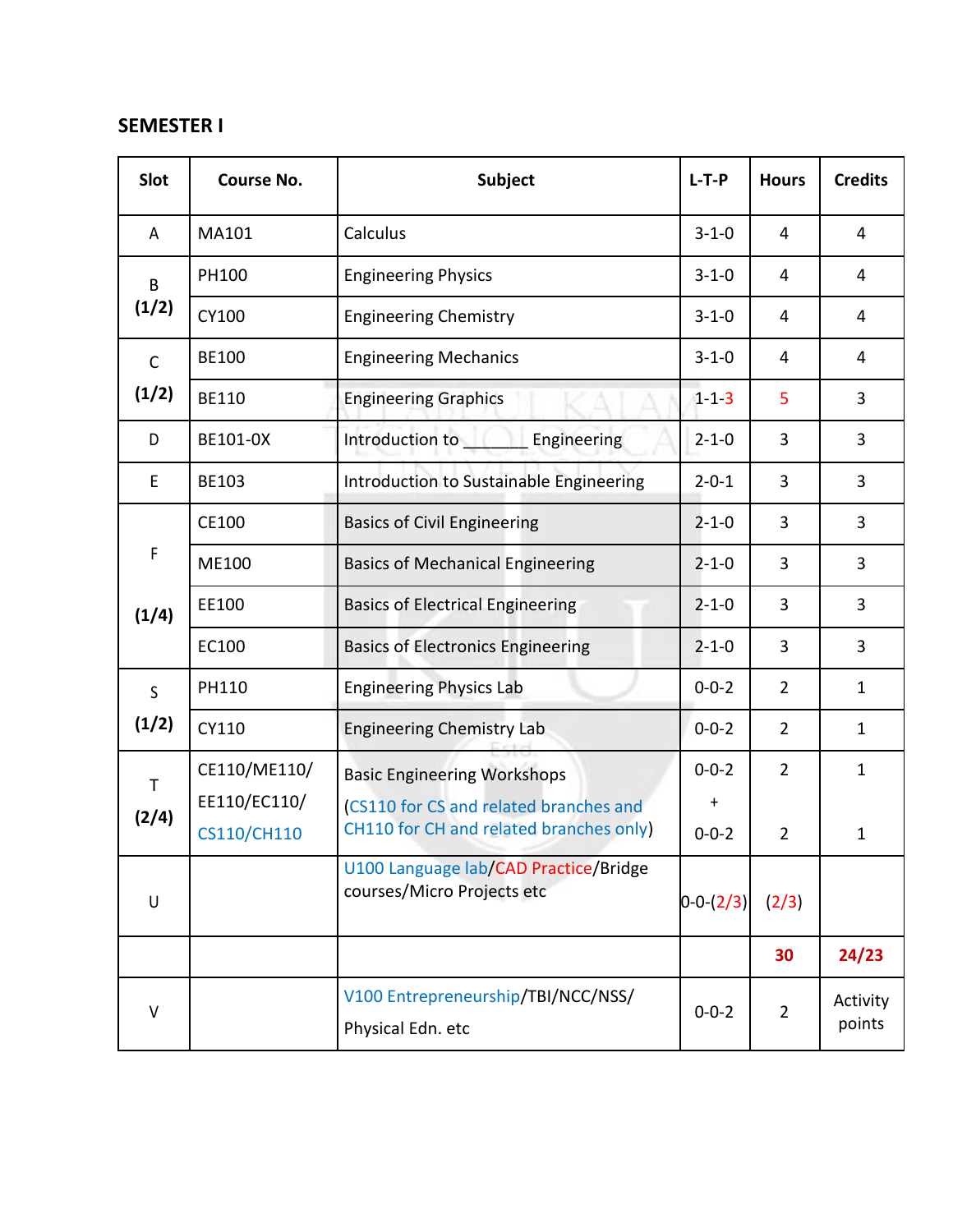## **Notes:**

1. Basic Engineering course of the parent branch included as Introduction to Engineering. (3 credits)

#### **List of Courses offered under BE 101-0X and Branches associated with each course**

**1. BE101-01 Introduction to Civil Engineering**  Civil Engineering

### **2. BE101-02 Introduction to Mechanical Engineering Sciences**

Aeronautical Engineering, Automobile Engineering, Food Technology, Industrial Engineering, Mechanical Engineering, Mechanical Engineering (Automobile), Mechanical Engineering (Production), Mechatronics, Metallurgy, Naval Architecture & Ship Building , Production Engineering.

- **3. BE101-03 Introduction to Electrical Engineering**  Electrical & Electronics Engineering.
- **4. BE101-04 Introduction to Electronics Engineering**

Applied Electronics & Instrumentation Engineering, Biomedical Engineering, Electronics & Biomedical Engineering, Electronics & Communication Engineering, Electronics & Instrumentation Engineering, Instrumentation & Control Engineering.

**5. BE101-05 Introduction to Computing and Problem Solving** 

Computer Science & Engineering, Information Technology.

**6. BE101-06 Introduction to Chemical Engineering** 

Biotechnology/ Biotechnology & Biochemical Engineering, Chemical Engineering,

2. Institutions can recommend **one of four** other Basic Engineering courses offered during this semester for every branch. However, the basic course selected should exclude the one corresponding to their branch of specialization. eg. Student who took Introduction to Civil Engineering should not take Basics of Civil Engineering; student who took Introduction to Electrical Engineering should not take Basics of Electrical Engineering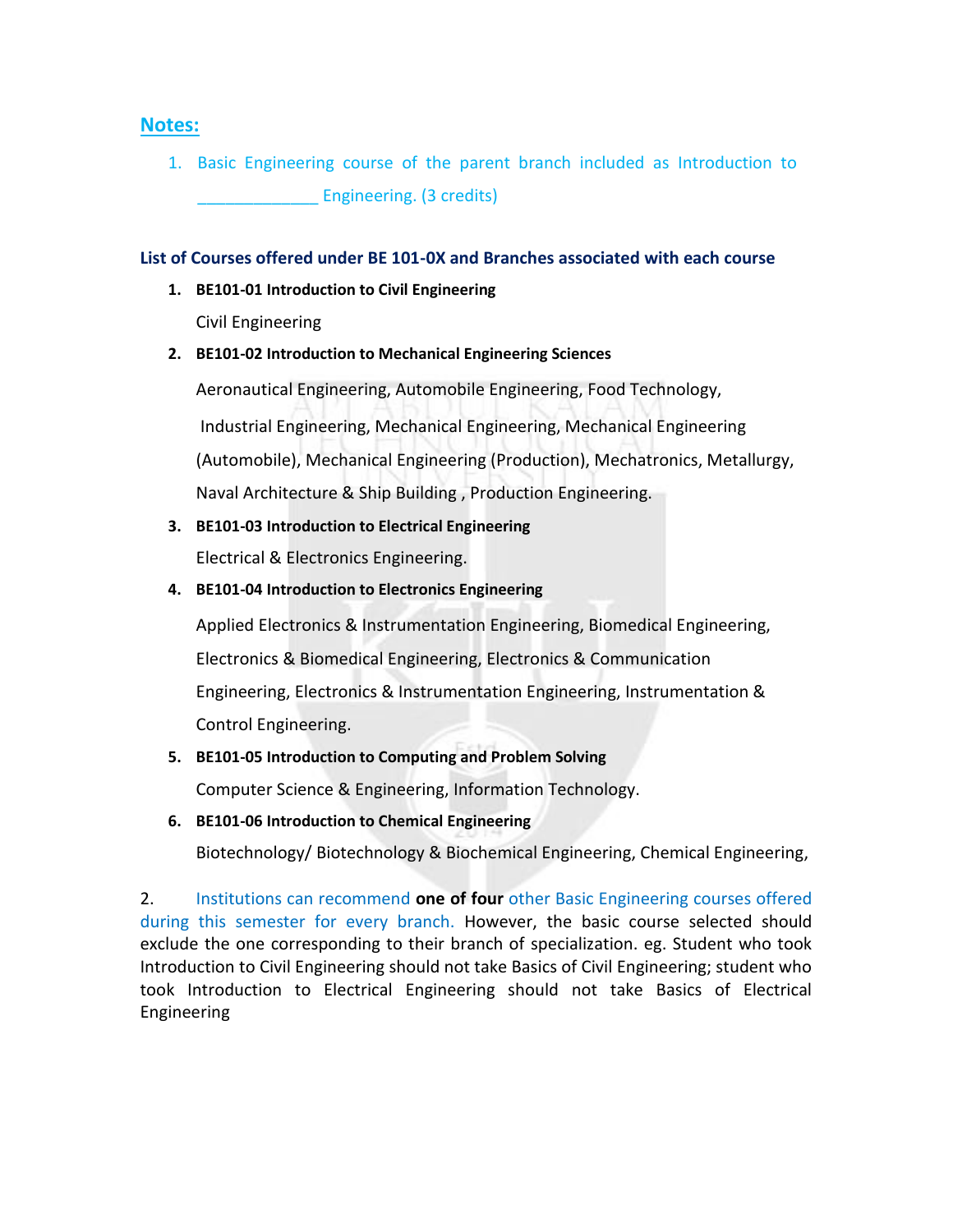3. The six basic engineering workshops will be connected with the Introductory or Basics of Engineering courses offered. The students should attend **two workshops in Semester 1 and two in Semester 2.** 

For example, students opting *Introduction to Civil Engineering* or Basics of Civil Engineering should attend the *Civil Engineering Workshop*, students opting *Introduction to Mechanical Engineering* or Basics of Mechanical Engineering should attend the *Mechanical Engineering Workshop*, students opting *Introduction to Chemical Engineering* should attend the *Chemical Engineering Workshop* and students opting *Introduction to Computing and Problem Solving* should attend the *Computer Science Workshop* etc. In addition, the students should attend one more workshop course in Semester 1, corresponding to the other Basic Engineering course they had been assigned by the institution. The workshop courses corresponding to both introductory and basic courses are same. However, the institutions may allot exercises or experiments listed in the syllabus based on the contents of corresponding theory course.

4. Engineering Physics and Engineering Chemistry shall be offered in both semesters. Institutions can advise students belonging to about 50% of the number of branches in the institution to opt for Engineering Physics in S1 and Engineering Chemistry in S2 and vice versa. Students opting for Engineering Physics in S1 should attend Engineering Physics Lab in S1 and students opting for Engineering Chemistry in S1 should opt for Engineering Chemistry Lab in S1.

5. Engineering Mechanics and Engineering Graphics shall be offered in both semesters. Institutions can advise students belonging to about 50% of number of branches in the institution to opt for Engineering Mechanics in Semester 1 and Engineering Graphics in Semester 2 and vice versa.

6. It may be noted that for items 4 and 5 above, all students belonging to a particular branch of study must be assigned the same course during one semester. For example, all students belonging to Electrical and Electronics Engineering in an institution may be assigned Engineering Physics and Engineering Physics lab, while all students in Electronics and Communication Engineering branch may be assigned Engineering Chemistry and Chemistry lab. Likewise, all students in Civil Engineering branch may be assigned Engineering Graphics, while all students in Mechanical Engineering branch may be allotted the Engineering Mechanics in Semester 1 and vice versa in Semester 2.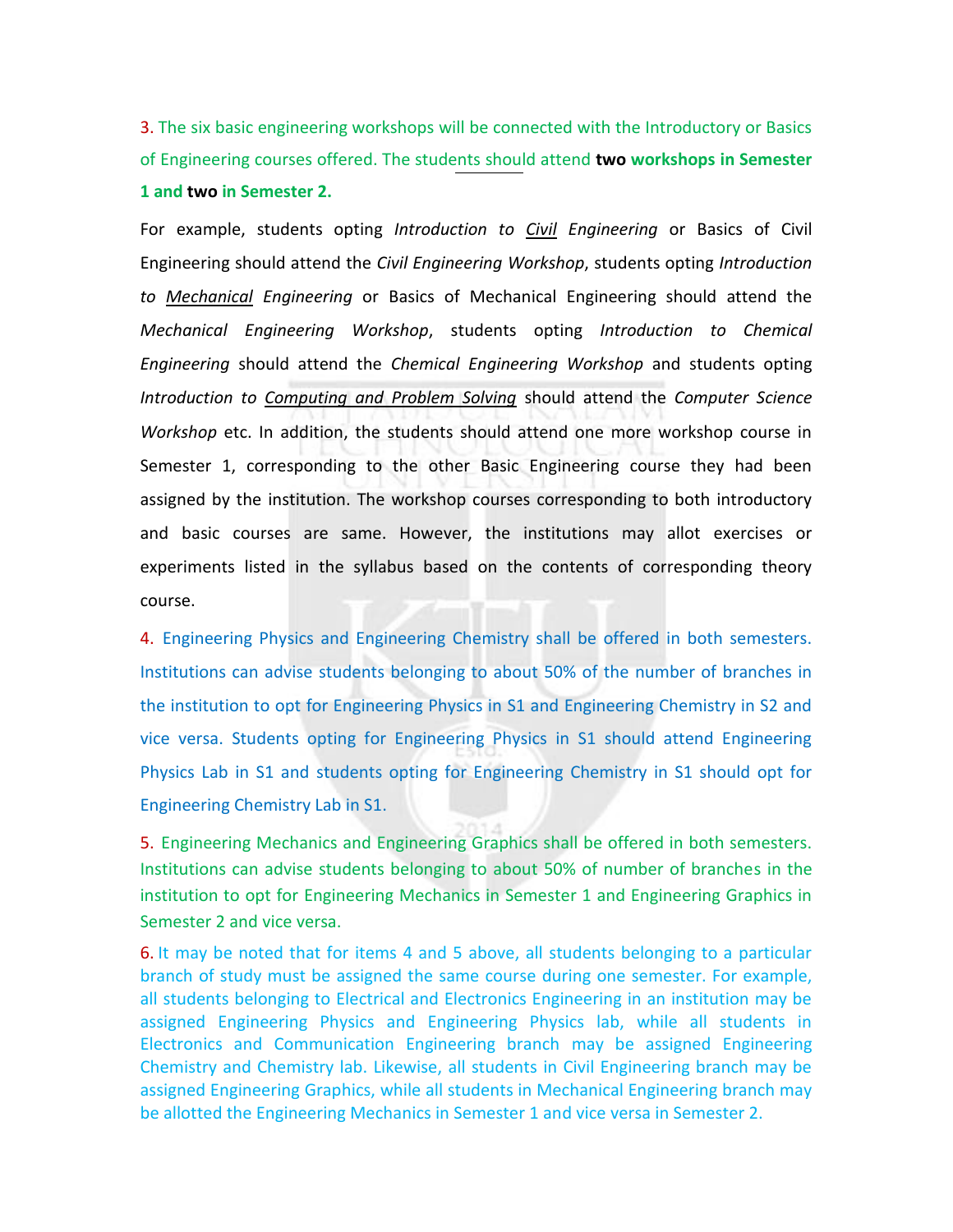7. For **Course U**, the Institutions should conduct **diagnostic tests** to identify the training requirements of each student and advise them to attend the suitable programme. The students who excel in all diagnostic tests can be assigned **Micro projects** under the guidance of faculty members. The classes for which BE110 Engineering Graphics is offered under slot C may be divided into two batches and these batches shall attend CAD Practice lab & Language Lab in alternate weeks.

8. **Course V** is for earning activity points outside academic hours, the details are covered in rules and regulations of KTU.

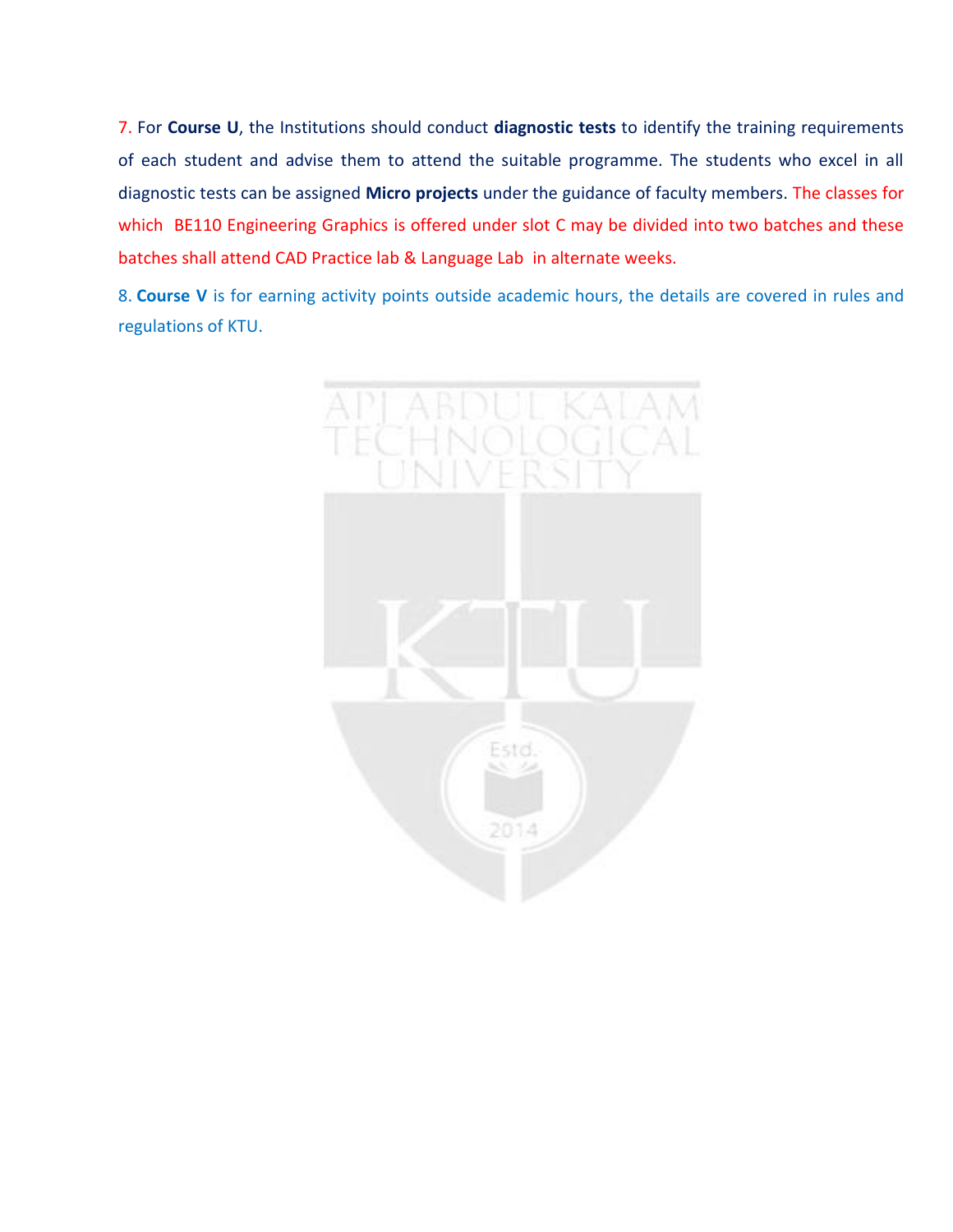## **SEMESTER II**

| Slot          | <b>Course No.</b>           | Subject                                                                 | $L-T-P$                | <b>Hours</b>   | <b>Credits</b>     |
|---------------|-----------------------------|-------------------------------------------------------------------------|------------------------|----------------|--------------------|
| A             | MA102                       | <b>Differential Equations</b>                                           | $3 - 1 - 0$            | 4              | 4                  |
| B<br>(1/2)    | PH100                       | <b>Engineering Physics</b>                                              | $3 - 1 - 0$            | 4              | 4                  |
|               | CY100                       | <b>Engineering Chemistry</b>                                            | $3 - 1 - 0$            | 4              | $\overline{4}$     |
| $\mathsf{C}$  | <b>BE100</b>                | <b>Engineering Mechanics</b>                                            | $3 - 1 - 0$            | 4              | 4                  |
| (1/2)         | <b>BE110</b>                | <b>Engineering Graphics</b>                                             | $1 - 1 - 3$            | 5              | 3                  |
| D             | BE102                       | Design & Engineering                                                    | $2 - 0 - 2$            | 4              | 3                  |
| E, F<br>(2/4) | <b>CE 100</b>               | <b>Basics of Civil Engineering</b>                                      | $2 - 1 - 0$            | 3              | 3                  |
|               | ME 100                      | <b>Basics of Mechanical Engineering</b>                                 | $2 - 1 - 0$            | 3              | 3                  |
|               | EE 100                      | <b>Basics of Electrical Engineering</b>                                 | $2 - 1 - 0$            | 3              | 3                  |
|               | <b>EC 100</b>               | <b>Basics of Electronics Engineering</b>                                | $2 - 1 - 0$            | 3              | 3                  |
|               | CS 100                      | <b>Computer Programming</b><br>(Only for CSE & IT branches)             | $2 - 1 - 0$            | 3              | 3                  |
| $\mathsf{S}$  | PH110                       | <b>Engineering Physics Lab</b>                                          | $0 - 0 - 2$            | $\overline{2}$ | $\mathbf{1}$       |
| (1/2)         | CY110                       | <b>Engineering Chemistry Lab</b>                                        | $0 - 0 - 2$            | $\overline{2}$ | $\mathbf{1}$       |
| $\mathsf T$   | CE110/ME110/<br>EE110/EC110 | <b>Basic Engineering Workshops</b>                                      | $0 - 0 - 2$<br>$\ddag$ | $\overline{2}$ | $\mathbf{1}$       |
|               | <b>CS 120</b>               | Computer Programming Lab (only for CSE &<br>IT Branches)                |                        |                |                    |
| (2/4)         |                             |                                                                         | $0 - 0 - 2$            | $\overline{2}$ | $\mathbf{1}$       |
| $\sf U$       |                             | U100 Language lab / CAD Practice/ Bridge<br>courses/ Micro Projects etc | $0 - 0 (1/2)$          | (1/2)          |                    |
|               |                             |                                                                         |                        | 30             | 24/23              |
| $\vee$        |                             | V100 Entrepreneurship /TBI/NCC/NSS/<br>Physical Edn. etc                | $0 - 0 - 2$            | $\overline{2}$ | Activity<br>points |